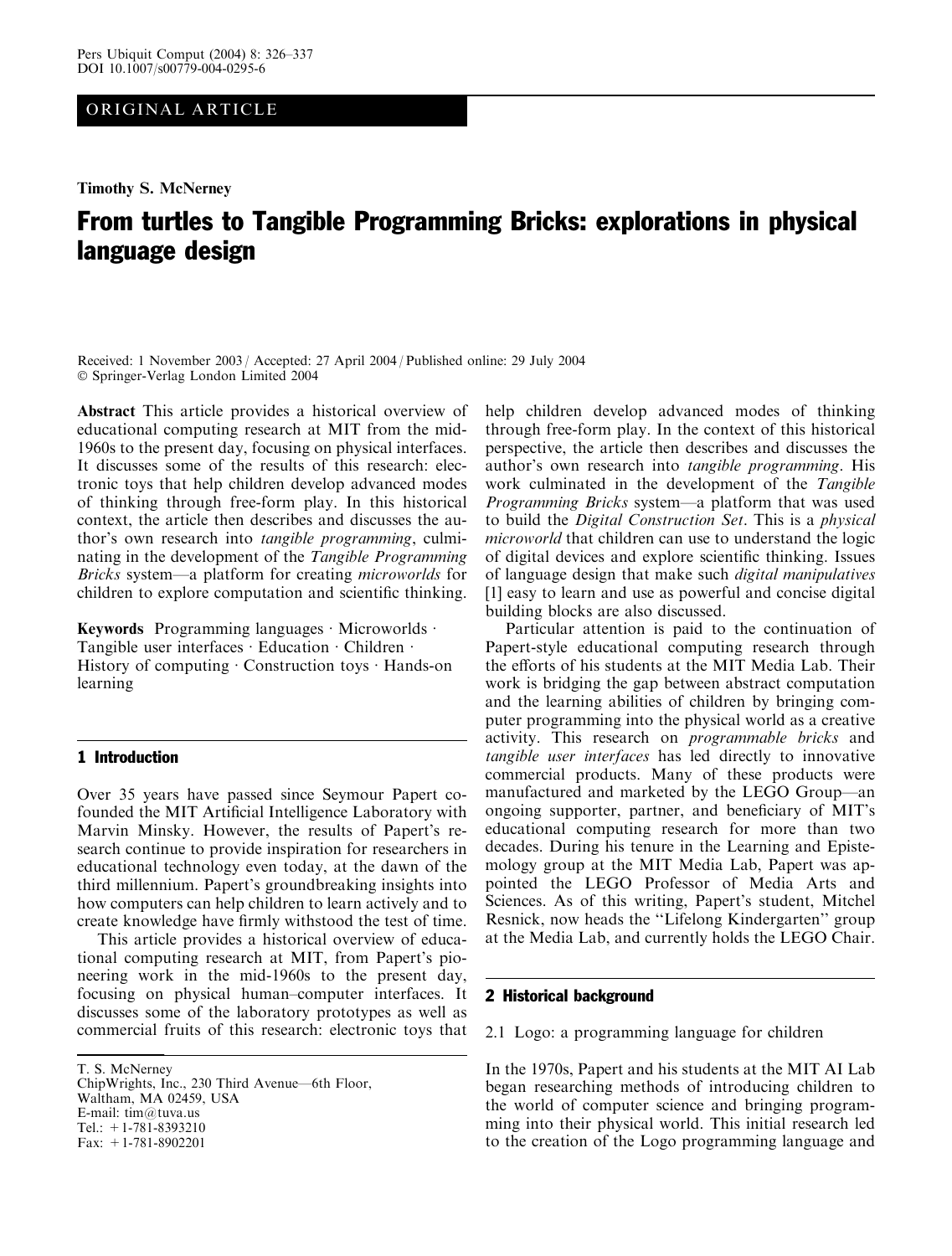

Fig. 1 Two Logo floor turtles (Photo  $\odot$  2004 Robert W. Lawler, used with permission)

the Logo turtle—originally a basketball-sized, domeshaped robot (Fig. 1) that moved across the floor in response to simple Logo commands like FORWARD, BACKWARD, LEFT, and RIGHT.

Logo is a variant of the LISP programming language, popular among artificial intelligence researchers. It is a powerful yet simple language for exploring linguistic and mathematical problem-solving. Logo is relatively free of the syntactic rules that make so many programming languages difficult for children to learn. At the same time, Logo shares much of LISP's power to create new, domain-specific languages. These properties of Logo led to the slogan: ''low threshold and no ceiling.''

The Logo *floor turtle*, so-called because it lived on the floor of the lab, could be fitted with a pen and be used to draw pictures on a large sheet of paper placed on the floor. Children learned to ''teach'' the turtle to draw basic shapes, such as triangles, squares, circles, and even letters. The turtle could also be instructed to draw complex Spirograph<sup>1</sup>-like shapes by repeatedly drawing simpler shapes, rotating the turtle slightly before each repetition.

#### 2.2 The Logo turtle makes geometry physical

Papert espoused turtle geometry [2] as a new, more accessible way to teach geometric concepts to children. The core of Papert's approach was the idea that children learn abstract geometric concepts more easily if they can model geometric forms in physical space. Papert found that a child learned even more quickly if she was asked to rehearse geometric forms using his or her own body. This approach is sometimes called body-centered geometry. For example, rather than immediately asking a child to describe how she might instruct the turtle to draw a square shape, she is asked to explore the creation of the shape by moving her body; that is, actually ''walking the square.'' Through trial and error, the child soon learns that walking a few steps, turning right 90°, and repeating this four times makes a square. In the process, she might be asked to notice whether she ended up about where she started. After this exercise, the child is better prepared to program the turtle to do the same thing. In Logo, this series of actions can be expressed as follows:

# TO SQUARE :STEPS REPEAT 4 [FORWARD :STEPS RIGHT 90]

#### END

In the end, the child is rewarded by watching the turtle move around the floor in the same way as she acted out the procedure beforehand.

### 2.3 Programming by example

Over years of teaching Logo, it became clear to researchers that most children were not ready to start programming computers in the traditional manner (i.e., typing Logo code into a computer using a keyboard) until at least 10–14 years of age. Radia Perlman, a graduate student at the MIT Logo Lab in the mid-1970s, believed that the major impediments to children's access to computer programming were not only the language syntax, but also the user interface. Perlman [3] proceeded to design interfaces that would allow even preschoolers to learn to program a turtle. She came up with two novel input devices, informally called the Button Box and the Slot Machine.

The Button Box was her first creation. One prototype was a 50×50×10 cm transparent, plastic box with four groups of buttons:

- 1. The Number Box: 1–10
- 2. The Action Box: FORWARD, BACKWARD, RIGHT (turn clockwise), LEFT (turn counterclockwise), PENUP, PENDOWN, plus ''turn your light on," "turn your light off," and "toot your horn" (the clear favorite among the three- and four-year-old test subjects)
- 3. The Memory Box: ''Start remembering,'' ''Do it,'' and ''Forget it''
- 4. The Four Procedure Box: YELLOW, RED, GREEN, and BLUE The Button Box, in its most basic form, had buttons for numbers and actions (i.e., turtle commands). Young children could use it as a kind of TV remote control to tell the turtle what to do without having to learn how to type commands on a keyboard. With the addition of the Memory Box, the system could record a transcript of the child's turtle commands, and later play them back.

The Memory Box innovation made the Button Box perhaps one of the earliest illustrations of programming by example [4]. Rather than creating a list of commands for a computer to perform, which requires a child to translate concrete actions into abstract directives, the

<sup>1</sup>Spirograph is a trademark of Hasbro, Inc.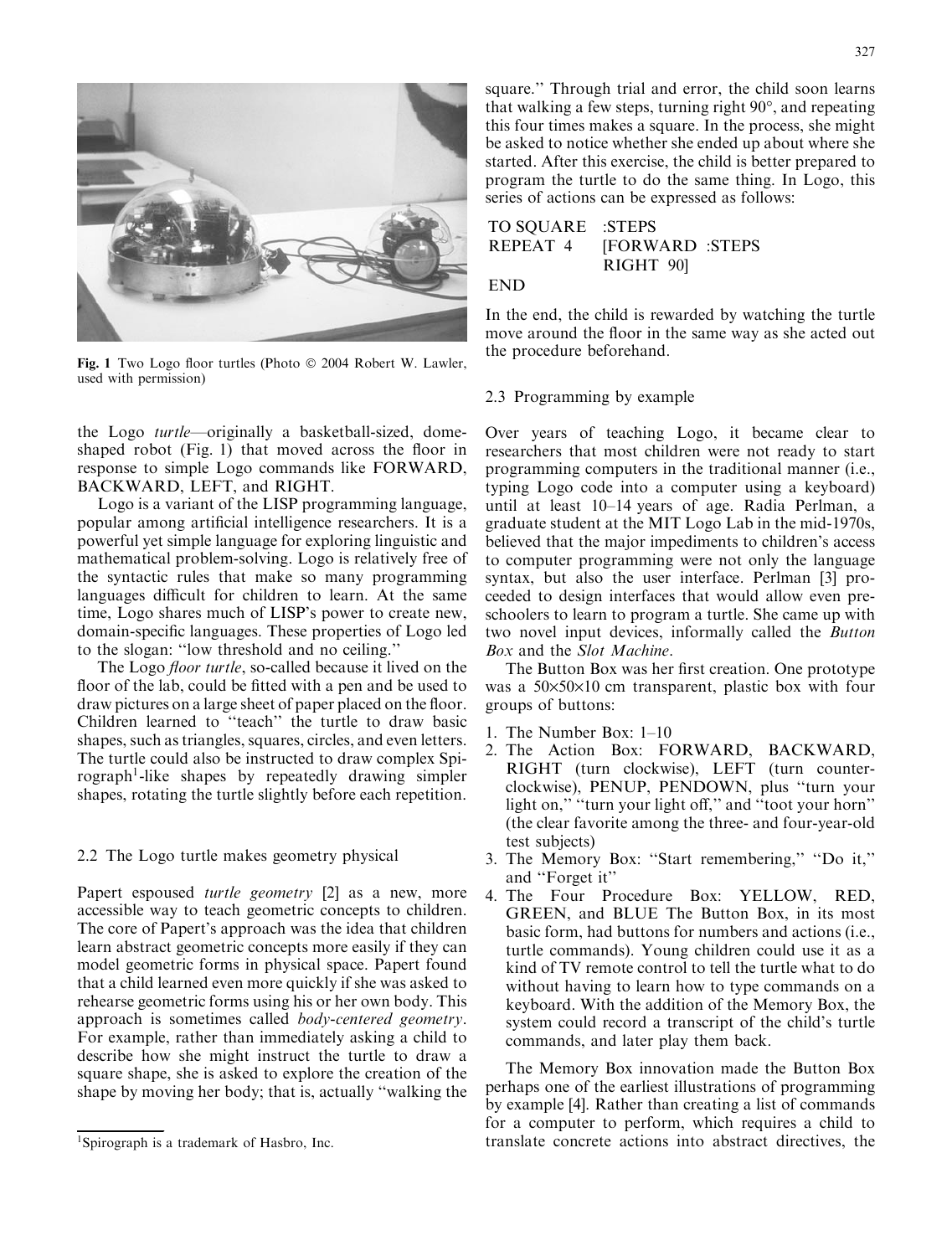

Laboratory, used with permission)

child could physically show the computer what to do and have it memorize the sequence for later playback.

It is interesting to compare Perlman's early work with more recent research done in the 1990s by Phil Frei and Victor Su in Hiroshi Ishii's Tangible Media Group at the MIT Media Lab[5]. Affectionately called Curlybot (Fig. 2), Frei and Su's digital manipulative looks like a typical one-button computer mouse and fits comfortably in your hand. Its operation is wonderfully simple: press the button and guide Curlybot through a series of motions or gestures. Press the button again, and the motorized Curlybot faithfully repeats your motions. To instruct Curlybot to move in a circle, press the button, move it forward a bit, turn it a bit, and press the button again. Attach a pen, and Curlybot will draw a circle on the table, just like a turtle instructed using the Logo command sequence:

#### FOREVER [FORWARD 5 RIGHT 5]

Teaching the Curlybot to move about is not really programming in the traditional computer science sense, but a more direct form of communication that Brenda Laurel might call programming by rehearsal [6].

#### 2.4 Playing the Slot Machine

Perlman soon discovered two major problems with her Button Box system. First, the concept of procedure calling, as implemented by the Button Box's ''Four Procedures Box,'' was too abstract for younger children. Second, the system provided no way for a child to modify a program once it was recorded. If the child found a mistake, he had to re-record the entire sequence from the beginning. This last issue did, however, mean that children were not presented with the somewhat complex task of editing ''buggy'' programs.

Perlman's next system, the Slot Machine (Fig. 3), addressed both issues. Instead of controlling the turtle using



Fig. 3 Radia Perlman's Slot Machine (Photo © 2004 Robert W. Lawler, used with permission)

buttons, as with the Button Box, the Slot Machine employed plastic cards that could be inserted into one of three colored racks (red, yellow, and blue). On the left side of each rack was a ''Do it'' button. When the child pressed this button, the turtle performed the actions pictured on each card in the rack, in sequence from left to right. As an action was being executed, a lamp under the card illuminated.

The Slot Machine design offered a major advantage over the Button Box: the ability to manipulate a program directly, by adding, rearranging, and removing cards by hand. To address the procedure-calling issue, Perlman introduced special cards whose colors corresponded to the colored racks. For example, if a blue card was encountered, program execution continued at the beginning of the blue rack and returned to the original rack (i.e., the ''caller'') after the last card on the blue rack was completed. The colored cards could also be used to create FOREVER loops via tail recursion, by building a procedure that called itself. For example:

|      | Forward | Right | Red  |
|------|---------|-------|------|
| Red  |         |       | Card |
| Rack |         |       |      |

۰

#### 2.5 The turtle goes to school

The Logo programming language acquired unprecedented popularity in the early 1980s when personal computers (particularly the Apple II) became common in schools. However, few robotic turtles made it to school—although fine for pioneering laboratory research, the robots proved expensive, unreliable, and unsuitable for exploring complex geometric patterns. Educational computing researchers at MIT temporarily moved away from this approach, and instead developed the screen turtle, a representation of the floor turtle on the computer's video display. The screen turtle became the standard for Logo-style computational geometry. The notion of physically rehearsing geometric ideas was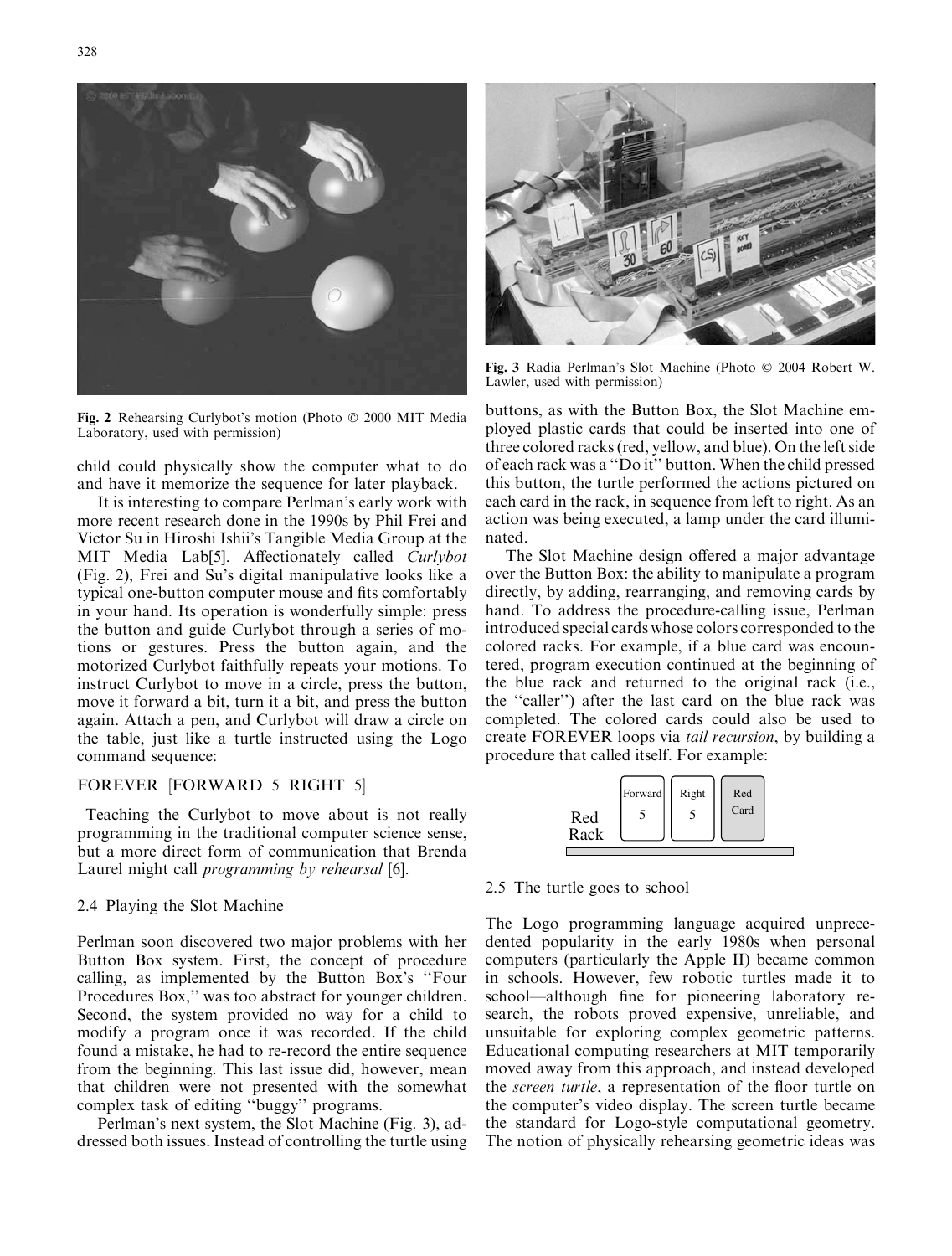

Fig. 4 The evolution of programmable bricks: early Gray Brick (top); later Red Brick (bottom); and commercial LEGO RCX (right) aka Yellow Brick (Photo by F. Martin)

certainly not abandoned, but the practice of using the floor turtle as a physical thing to think with lay dormant for a number of years.

Though the screen turtle was obviously more practical, it added a layer of abstraction that may have caused difficulty for some children, because the screen turtle was removed from the floor, and thus removed from the child's everyday environment. Also, the distinction between turning left and turning right was less intuitive, since the turtle was on a vertical display screen, whereas floors are horizontal. Nevertheless, the virtual nature of the screen turtle offered new opportunities for learning and exploration that were hard to resist.

# 2.6 Connecting with the physical world: LEGO and Logo

It was not until the 1990s that educational computing researchers at MIT returned in earnest to studying interaction with the physical world. The LEGO TC  $Logo<sup>2</sup>$  interface developed by Steve Ocko allowed young inventors to write Logo programs on a personal computer to control devices built out of LEGO building blocks. Even though these contraptions were tied by an ''umbilical cord'' to a computer, they could perform simple yet amazing real-world tasks, for example, sorting LEGO pieces by size.

Fred Martin, Randy Sargent<sup>3</sup>, and Brian Silverman<sup>4</sup> helped Logo break free of the umbilical cord. Whereas



Fig. 5 Dr. Legohead

Steve Ocko's interface required a separate external computer, Martin, Sargent, and Silverman built the computer directly into special programmable LEGO bricks (a.k.a. P-Bricks, shown in Fig. 4). Each P-Brick contained a battery-powered microcomputer running a Logo interpreter [7]. Like Ocko's tethered interface, the P-Brick could be used to sense its environment and control motors. LEGO eventually commercialized the P-Brick and sold it as the LEGO Mindstorms Robotics Invention System.

# 2.7 Toys with ''personality''

The P-Brick was the inspiration and ''brain'' for a number of "magical machines" [8], toys with "behavior" [9], designed for children by children at heart. Rick Borovoy created Dr. Legohead (Fig. 5), an interactive character inspired by Mr. Potatohead<sup>5</sup>. Like Mr. Potatohead, its eyes, ears, nose, and mouth are removable, and in the spirit of ''there is no wrong,'' body parts can be inserted in funny places. However, don't expect the

<sup>2</sup>LEGO is a trademark of the LEGO Group.

<sup>3</sup>Fred Martin co-created the now famous 6.270 MIT LEGO robot competitions with Randy Sargent, author of the ''Interactive C'' robot programming language.

<sup>4</sup>Brian Silverman was one of Papert's early students at MIT, who went on to become a founder of Logo Computer Systems, Inc. (LCSI).

<sup>5</sup>Mr. Potatohead is a trademark of Hasbro, Inc.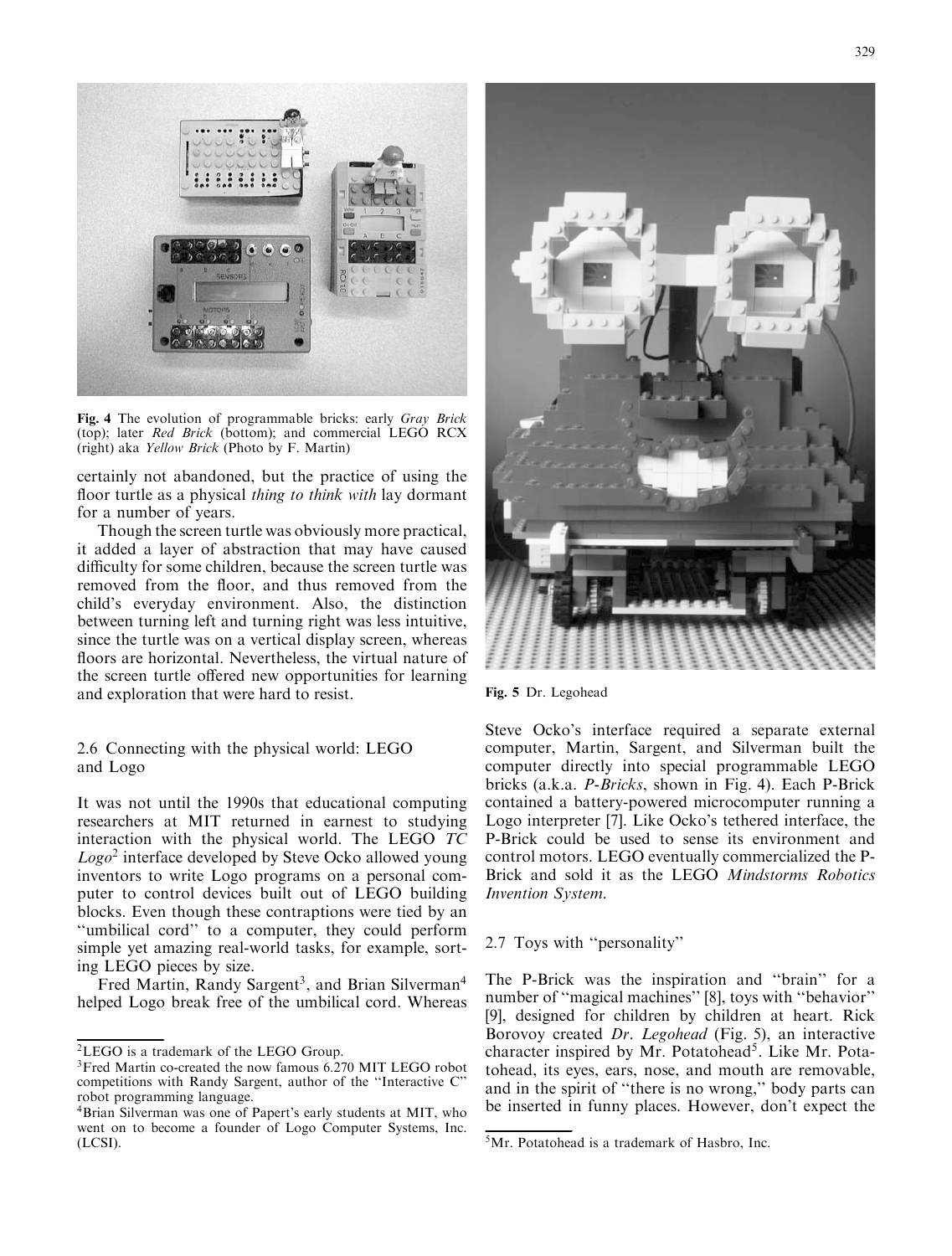

Fig. 6 LEGO MyBot

good Doctor to tolerate facial modifications with as much stoicism as his low-tech cousin. Unlike Mr. Potatohead, high-tech Dr. Legohead talked, and manipulating his removable body parts and accessories trigger humorous responses. For example, the Doctor would make silly comments if you inserted his eyes backwards, and he would act vain if you took a picture of him with a toy camera, making jokes about his nose being too big [10].

The LEGO  $MyBot$  (Fig. 6) is another toy inspired in part by research at MIT. This highly reconfigurable toybuilding system was released in 2000. It consists of building blocks that can be used to make a racecar, an airplane, a towering mechanical monster, or any number of creative hybrids. Special code bricks give the child's creation additional personality. The toy emits different sound effects in response to a tilt sensor. Optional modifier code bricks can be used to configure the toy to exhibit supplemental behaviors, such as ''car alarm,'' "laser tag," and "gas pump." For instance, with the gas pump code brick in place, the toy periodically ''runs out of gas'' and waits for the child to ''fill'er up.'' When the child inserts a hose into the gas tank receptacle, the car, plane, or monster makes gratifying gurgling, ''gas filling'' sounds. Even young children quickly latch on to this sort of activity because it mimics familiar concepts from the world around them. In this case, that gasoline makes cars ''go'' and that one visits the gas station periodically to buy more.



Fig. 7 MIT Cricket

While code bricks like "gas pump" definitely suggest specific interaction, the main ''personality'' bricks in the MyBot system do not impose any explicit scripting on the child's play. These bricks simply make non-imposing sound effects, variations on the timeless ''vroom'' (car) and ''neeaw'' (airplane) sounds.

# 2.8 P-Bricks ''go mini'': the cricket and its progeny

Continuing with the P-Brick concept, Martin, Silverman, and Robbie Berg of Wellesley College invented the Cricket [11]. The Cricket (Fig. 7) is a scaled-down version of the P-Brick based around the PIC microprocessor family<sup>6</sup>. The MIT "blue dot" Cricket is about the size of a 9-volt battery<sup>7</sup>. It can control two motors, read two analog sensors, and command peripherals via a serial bus. It has a buzzer to beep and play tones. It can communicate with other Crickets via infrared light. Logo programs written on a personal computer can be downloaded to a Cricket using the same infrared link. The user can also interactively send Logo commands to the Cricket by typing commands into a special window. This last feature is extremely useful for debugging and encourages incremental testing.

# 2.9 Tangible Mozart

Lackner, Dobson, Rodenstein, and Weisman used a team of Crickets to build their Sensory Puzzles [12] designed for tactile and auditory exploration of music. A commercial toy of similar design is Neurosmith's awardwinning *Music Blocks* (Fig. 8), one of the best toys to

<sup>6</sup>PIC is a trademark of Microchip, Inc.

<sup>&</sup>lt;sup>7</sup>Fred Martin's commercial version, called the *Handy Cricket*, is about the size of  $4\times$ AA batteries.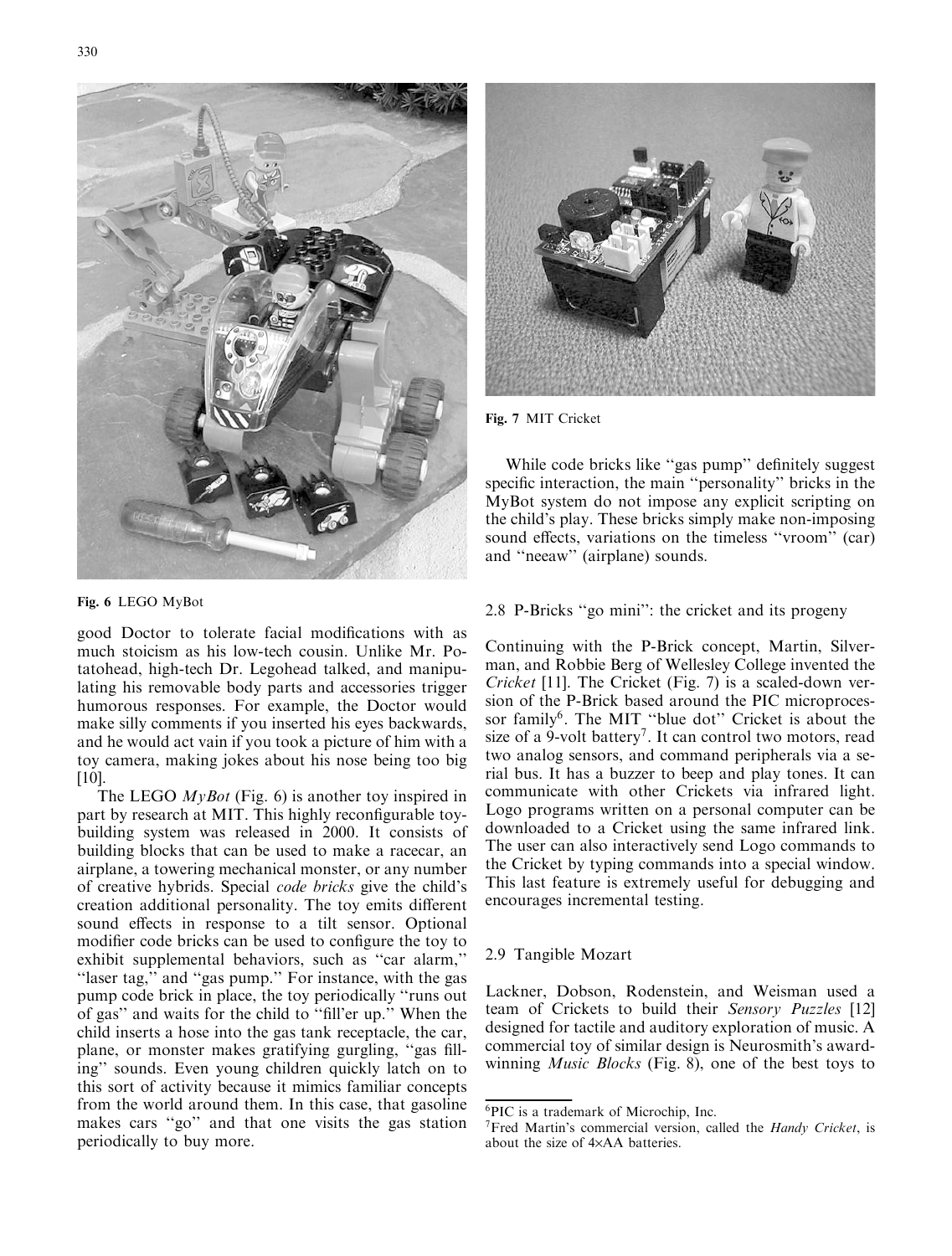

Fig. 8 Neurosmith Music Blocks

date to feature a truly tangible user interface<sup>8</sup>. The toy comes with five colored cubical blocks, each representing a musical phrase from the opening of Mozart's wellknown Eine Kleine Nachtmusik. The child arranges the blocks on a music player. When a block is inserted, it plays its musical phrase in isolation. Pressing the ''play'' button on the player (the only button on the toy) plays the entire sequence in whatever order the child has chosen.

The musical phrases in the Music Blocks toy were carefully chosen so that the music sounds ''right,'' regardless of the order in which the phrase blocks are arranged. The child can create new, entirely plausible variations, or try to re-create the Mozart original. Adding to the fun, the different faces of the cubical blocks play different arrangements of the music, from "doo wop" *a capella* to classical orchestral.

# 2.10 Tangible programming with trains

Genee Lyn Colobong and Martin's unpublished 1998 research Tangible Programming with Trains (Fig. 9) was commercialized by a number of toy companies. One such progeny, the LEGO *Intelli-train* comes with a battery-powered locomotive whose actions can be pro-



Fig. 9 Tomica train set augmented with a Cricket that heeds IR beacon signs (prototype). Tomica is a trademark of TOMY Company, Ltd

grammed by placing special, flat, code bricks on the track. For example, when the train rolls over the ''toot'' brick, it sounds its horn. When the train rolls over the ''reverse'' brick, it changes direction. When it encounters a ''stop'' brick, the train halts and waits for the child to press the green ''go'' button. By adding, removing, and moving code bricks, the child can modify the ''program'' even while the train is ''running'' it. Other code bricks include ''stop to pick up passengers'' and ''stop to get fuel.'' Again, these are important because they relate to the child's real world and because they encourage storytelling.

In informal experiments, the author noticed that the concept of preparing train tracks with instructions to be executed later by the Intelli-train was initially not intuitive to four-year-olds. Shown how the code bricks affect the train's behavior, their first instinct was to place the code bricks directly in front of the approaching train to achieve immediate results. It is too bad that this approach mostly results in derailments, because providing a mechanism for ''interactive'' program execution would make a good transitional learning activity: immediacy first, delayed ''programming'' later.

#### 2.11 The AlgoBlock system: a tangible video game

The term ''tangible programming'' was actually coined by Suzuki and Kato, developers of the *AlgoBlock* system (Fig. 10) [13] to study collaborative problem solving. The AlgoBlock system consisted of a collection of relatively large computational building blocks (approximately 15-cm cubes) that children used to direct a submarine through an underwater maze. Their language was very similar to Logo. Although the task of programming was physical, the effect of running a program was ''virtual'': guiding a submarine on the computer screen.

<sup>8</sup>Their paper was accepted for publication concurrently with the commercial release of the Music Blocks product, which was developed independently by Neurosmith.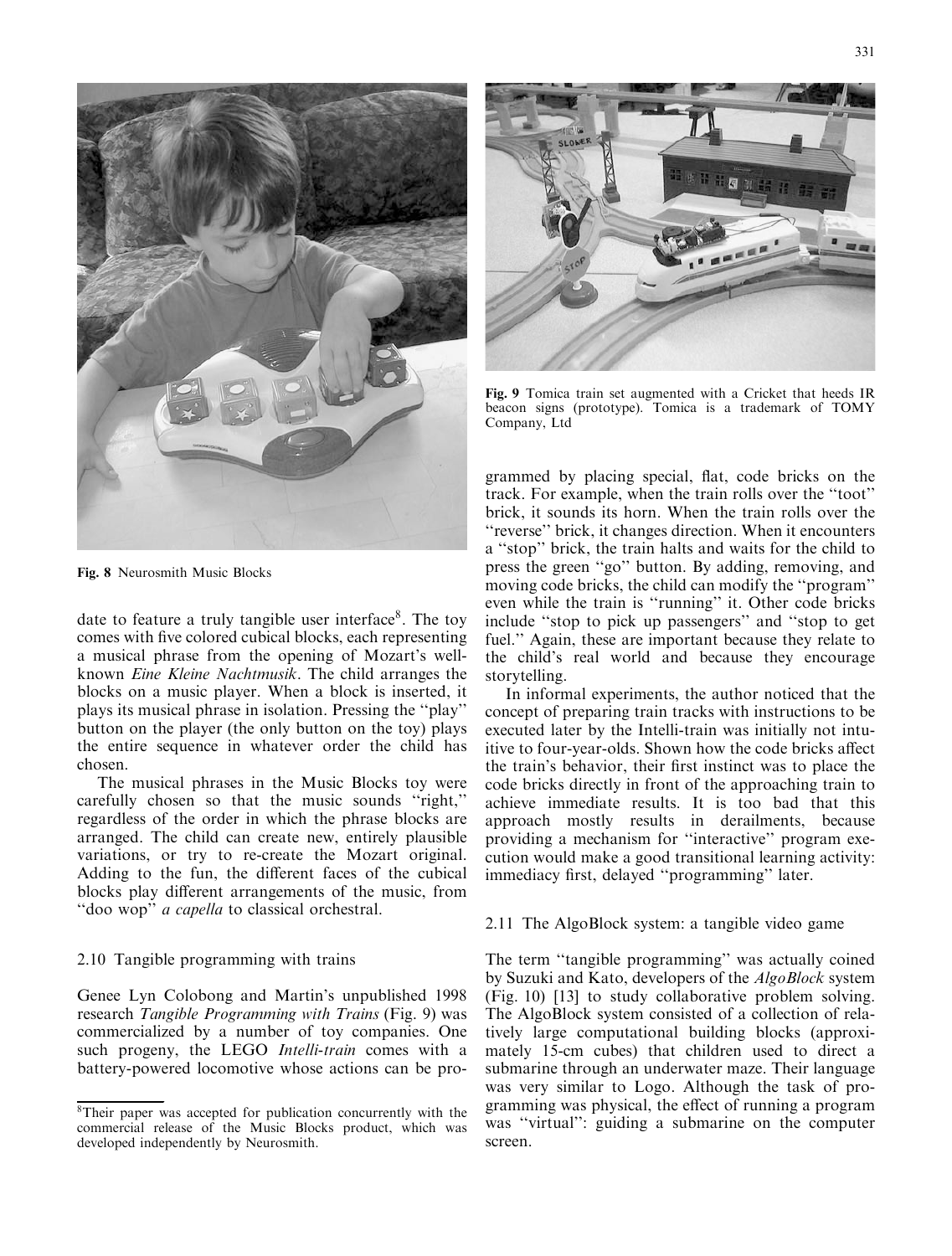

Fig. 10 Children programming an on-screen submarine using the AlgoBlock system

#### 2.12 Tangible programming bricks

The author's own research into *tangible user interfaces* (TUIs) started with the Cricket technology. In 1999, the author designed and built the Tangible Programming Bricks system [14] as a platform for exploring tangible programming languages. Once the hardware was designed and built, the challenge was to find a tangible programming language that met the following design criteria:

- Easy to understand
- Conducive to free-form play
- Small vocabulary–lexicon of building blocks
- Large number of legal programs
- Debuggable without external tools

In the interest of simplicity and accessibility, the author chose to build a 1-D system of stackable LEGO bricks that could be used for building programs out of simple, atomic token bricks. He quickly found that using such simple bricks was too constraining. In particular, there was no way to specify numeric parameters, like in Perlman's Slot Machine (the "30" and "60" in Fig. 3). To make the set more powerful, he redesigned the bricks, adding a card slot to the side of each brick. This feature was added initially to support parameters, but it soon became evident that the slot allowed a rich array of accessories to be added, such as digital thumb wheels and analog knobs, thus, providing additional manipulability. Using Don Norman's terminology in [15], the Tangible Programming Bricks now had two affordances: "insert card" (Fig. 11) and "stack bricks" (Fig. 12). The connector system used for stacking bricks relies on the plastic knobs and tubes of the LEGO SYSTEM for physical clutching, and employs a ''smart card'' (ISO 7816) connector for electrical contacts. The bricks can be stacked successfully in two orientations ( $0^{\circ}$  and  $180^{\circ}$ ). They are physically prevented from snapping together in other orientations (90 $^{\circ}$  and 270 $^{\circ}$ ).



Fig. 11 Affordance: insert a card

#### 2.12.1 Implementation

The technology inside a Tangible Programming Brick is a close relative of the Cricket's. They both have a PIC microprocessor inside, each running a Logo interpreter, and have a programmable memory to store a Logo program. The program inside gives each brick its unique computational behavior. There are no batteries inside the bricks. They all receive power from a single battery brick at the base of the stack. Each brick has connectors on the top and bottom used for power and communication, three colored lights, and a peripheral card slot. In the final implementation, the card connector provided electrical circuits for:

- Power and ground
- $-$  I<sup>2</sup>C serial bus
- Buzzer or capacitive touch sensor



Fig. 12 Affordance: add/stack a brick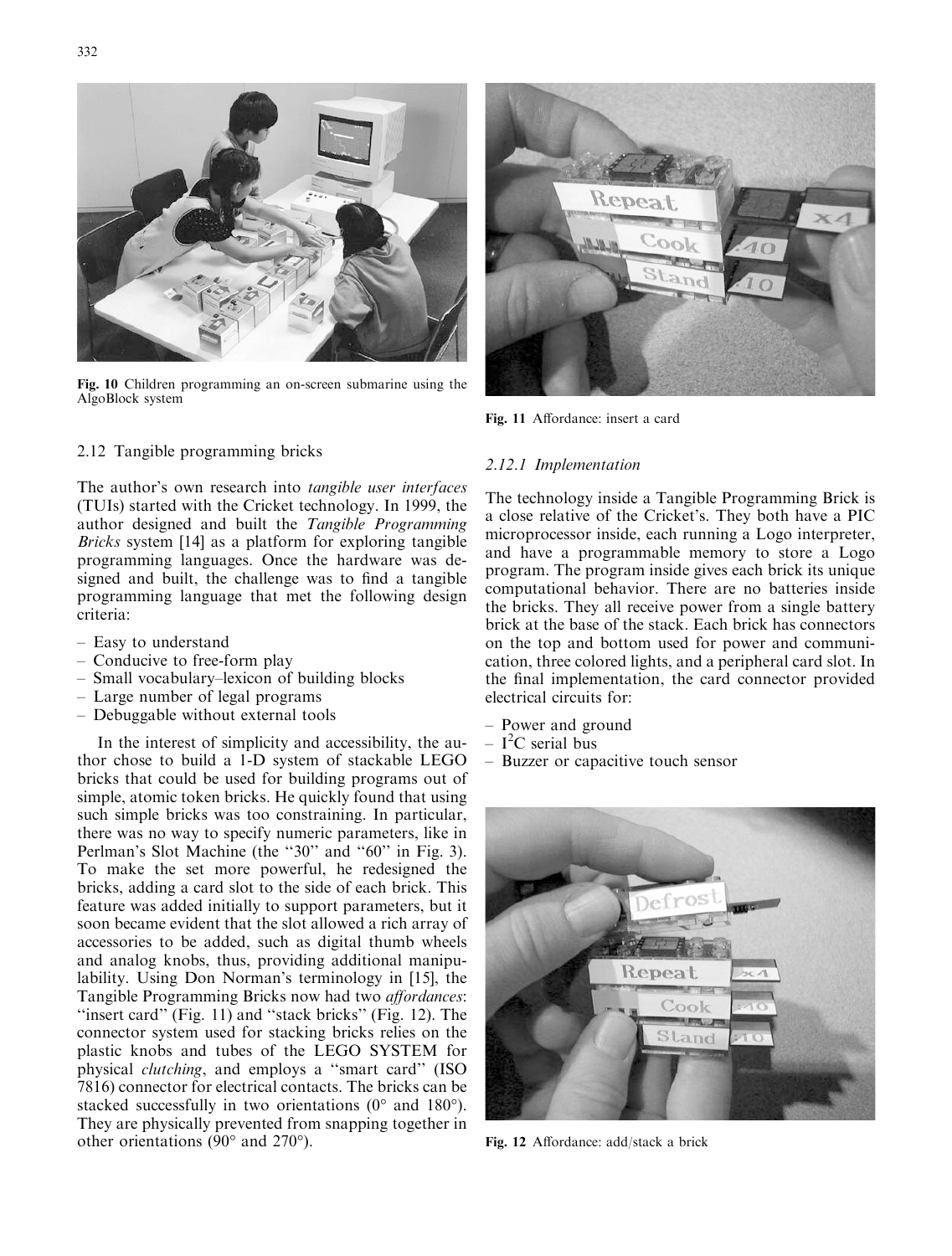– IR transceiver

- Serial Cricket bus
- Analog sensor input.

A brick can communicate with its neighbors. It can send messages containing events or data to its neighboring brick above, and it can receive (and answer) messages from its neighbor below. This asymmetry leads to a natural upward data flow. Because each brick can only communicate with its immediate neighbors, passing data from the bottom brick to the top brick in a stack requires the cooperation of all the bricks in between to form a ''bucket brigade.''

#### 2.12.2 Early experiments

Early experiments with the Tangible Programming Bricks focused on programming external devices, like toy cars and kitchen appliances, using a sequential, procedural language. The building blocks shown in Figs. 11 and 12 were from an early experimental language aimed at the end-user programming of microwave ovens.

# 2.13 Functional programming is well suited to physical interfaces

In the spring of 2000, a more successful tangible programming language emerged. Previously, the author had been working in much the same direction as his predecessors: researching physical media for imperative programming. The author began exploring the physical expression of another programming style, functional programming.

An imperative program describes an algorithm, or ''how to'' do something. When a child programs a Logo

turtle or Intelli-train, he sets up a sequence of commands (a.k.a. imperatives) that the device executes one-at-atime, in the order that it encounters them. A *functional* program denotes "what is" being computed. The most familiar example of a functional programming system (although unbeknownst to many of its users) is an electronic spreadsheet program. Each cell of a spreadsheet describes a piece of the computation. The order of evaluation is not explicitly specified; rather, it is derived from the relationships between the cells. For instance, if cell B2 depends on the value of A4, then A4 will be computed before B2.

The new language created by the author, dubbed the Digital Construction Set (see Fig. 13 and corresponding legends in Table 1), was inspired by the functional programming concepts of combinators [16] and streams [17],



Fig. 13 Digital Construction Set: vocabulary

Table 1 Digital Construction Set for Bricks and Cards (refers to Fig. 13)

|                   | Function                                                                                                                                                                                     |
|-------------------|----------------------------------------------------------------------------------------------------------------------------------------------------------------------------------------------|
| <b>Brick</b>      |                                                                                                                                                                                              |
| <b>BATTERY</b>    | This provides a computationally passive foundation for building a stack of bricks (the unlabeled<br>brick in top right of figure)                                                            |
| <b>MEASURE</b>    | Generates a continuous stream of samples from analog SENSOR, KNOB, THUMBWHEEL, or<br>CONSTANT cards                                                                                          |
| <b>TRIGGER</b>    | Generates a stream of discrete events triggered when the analog sensor data rises above a threshold (no event<br>is generated when sensor data falls)                                        |
| <b>MULTIPLY</b>   | Multiplies input data stream by a value supplied by card                                                                                                                                     |
| <b>SUBTRACT</b>   | Subtracts from input data stream a value supplied by card                                                                                                                                    |
| <b>COUNT</b>      | Tallies events (ignores data associated with each event)                                                                                                                                     |
| COUNTS/T          | Counts the number of events in a specific period of time (e.g., $10 s$ )                                                                                                                     |
| <b>DISPLAY</b>    | Displays, in succession, each element of input stream                                                                                                                                        |
| <b>CLICK</b>      | Clicks whenever it receives a new data element (a.k.a. event)                                                                                                                                |
| Card              |                                                                                                                                                                                              |
|                   | TOUCH/CONSTANT Used either as a push-button, or as a symbolic or numeric parameter                                                                                                           |
| <b>KNOB</b>       | Used to enter a variable input parameter                                                                                                                                                     |
| <b>BEEPER</b>     | Gives the CLICK brick its "voice," or can be used for other sound, music, or noise-making                                                                                                    |
| IR/BUS            | Allows the user to download Logo code into a brick to give it its own distinct behavior; can be used to<br>communicate with Crickets, other stacks of bricks, or peripherals (e.g., display) |
| <b>THUMBWHEEL</b> | Used for entering numbers that are not available in the limited set of CONSTANT cards (seen showing<br>" $0259$ " in figure)                                                                 |
| <b>SENSOR</b>     | Used to sample analog data from sensors (e.g., to measure light, temperature, magnetism, etc.)                                                                                               |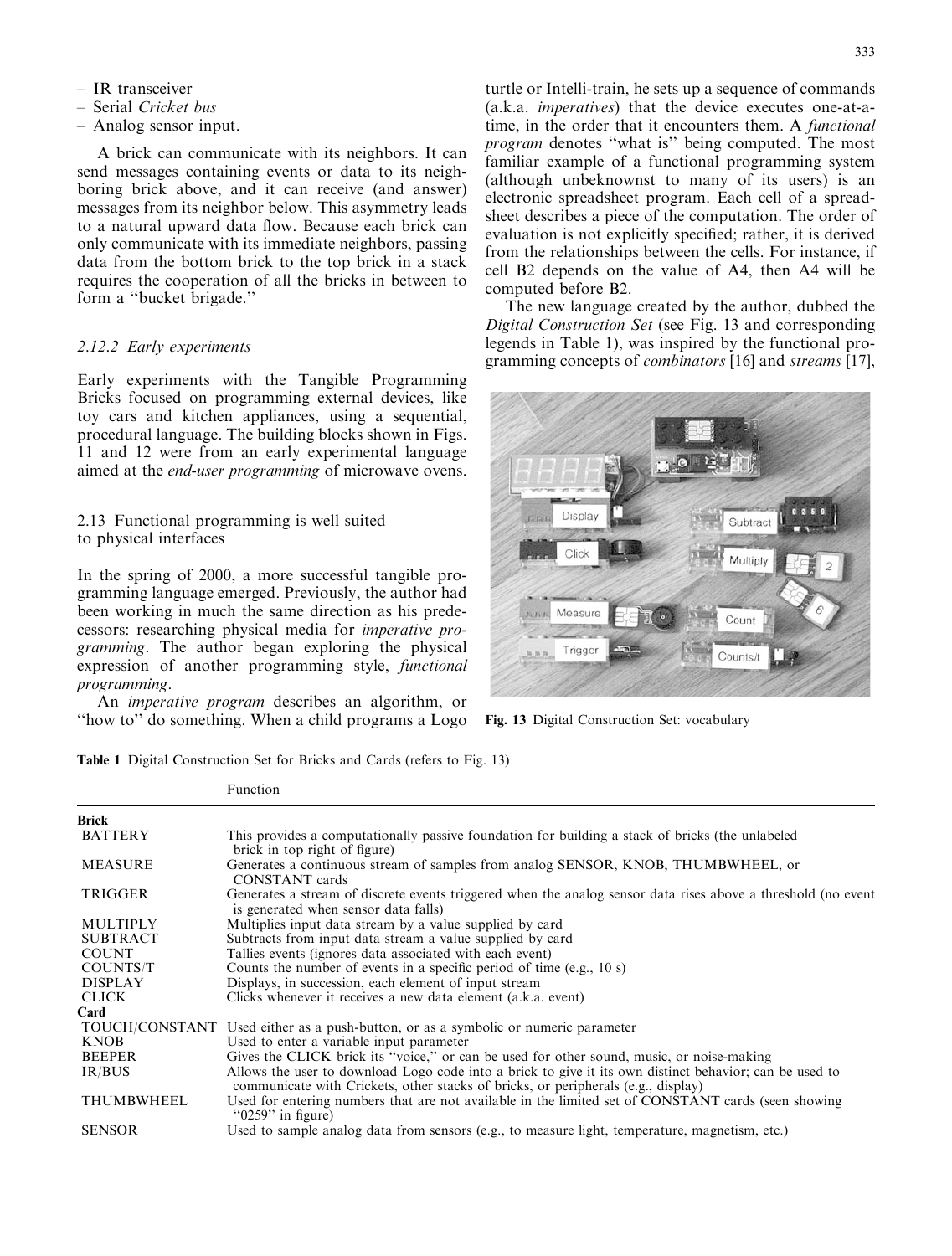and introduces the concept of sequencers. In traditional functional programming parlance, a combinator is a function that creates a new function out of existing functions (e.g., compose:  $(f \circ g)(x) = f(g(x))$ ). In this context, a function is constrained to be a mathematical transformation whose output is dependent solely on its input (e.g., MULTIPLY and SUBTRACT). In other words, for a given set of input value(s), a function always computes the same output. By contrast, a sequencer is allowed to remember previous data (i.e., state) and incorporate this history into the calculation of its output (e.g., COUNT and COUNT/T, described in Table 1). Both types of linguistic building blocks can be used in isolation or together to transform a stream of input data (e.g., sensor data) into an output data stream that can be used in turn as input by another brick. This is similar in spirit to how a Unix/Linux shell command can be piped to another command. A major advantage of the streams programming model is that control flow is implicit. Programs using streams are naturally concise, and the building blocks can easily be recombined to solve new problems.

The message-passing architecture of the Digital Construction Set uses a variation of the ''bucket brigade'' concept described above. Here, a brick is allowed to modify each element of the data stream as it passes it up the chain. For example, a MULTIPLY brick with a "2" card takes each number received from its lower neighbor, multiplies it by two and passes the result up to its upper neighbor. So, if the brick receives a 21 from below, a 42 is passed up the chain.

# 2.14 Building physical microworlds

The Digital Construction Set was designed for children to explore the logic of everyday electronic devices through hands-on learning. In his seminal book, *Mindstorms* [18], Papert introduces the concept of a *microworld*, a deliberately simplified computational environment that allows students to explore ideas that are not normally demonstrable in an average classroom setting. Papert describes how microworlds can be used to learn aspects of Newtonian mechanics that students never experience in their everyday lives, such as the motion of objects in a vacuum. Children, programming a Dynaturtle (dynamic turtle, a.k.a. sprite) in Logo, can design experiments not only to model traditional Newtonian mechanics, but also alternate laws of motion (e.g., Aristotelian), or even fictional universes whose natural laws are defined entirely by the student. Papert's theory is that, when a child creates a simulation by herself, she has "made it her own," it becomes personal, and thus, more powerful.

# 2.14.1 ''Getting under the hood''

Fifty years ago, home appliances and scientific instruments were made from individual components and invited amateur disassembly, experimentation, and learning—but the microprocessor changed all that. Even if you did open the case of a modern gadget, there is almost nothing to see that can be used to understand its inner workings. The National Science Foundation funded the *Beyond Black Boxes* initiative [19] to explore the theory that children more readily learn scientific concepts by building their own scientific equipment.

#### 2.15 Bricks at work: a bicycle trip computer

The Digital Construction Set was designed to be used as a tool for learning the relationships between physical concepts of time, distance, and velocity, as well as the relationship between Celsius and Fahrenheit temperature scales. Figure 14 shows the Digital Construction Set in action. This *physical microworld* was inspired by one of Brian Silverman's anecdotes. His daughter wanted to understand how a bicycle trip computer works inside. Silverman knew that nothing inside the device would help his explanation, so together, they built one from scratch using a Cricket. They mounted a magnet to the rim of her bicycle, attached a Hall-effect (magnetism) sensor onto the bicycle frame. Then, they programmed the Cricket using Logo to count wheel revolutions, to compute and finally display the bicycle's speed and distance traveled.

The Digital Construction Set provides all the building blocks required to make a simple bicycle trip computer. In the simplified example shown here, the Hall-effect sensor on the toy bicycle is wired to the TRIGGER brick. Every time the bicycle wheel goes around, the magnet on the wheel rim moves past the sensor. When TRIGGER detects this, it sends a message representing an event up to CLICK, which beeps once per message, and forwards the message to COUNTS/T. This brick tallies messages within a 10-s interval and passes the total count to DIS-PLAY. In the full example, MULTIPLY would be used to compute velocity (e.g., MPH or KPH).

A second DISPLAY (shown in the lower right of Fig. 14) is connected directly to COUNTS/T. It is used to view the state of its internal counter. This was added



Fig. 14 Bicycle trip computer microworld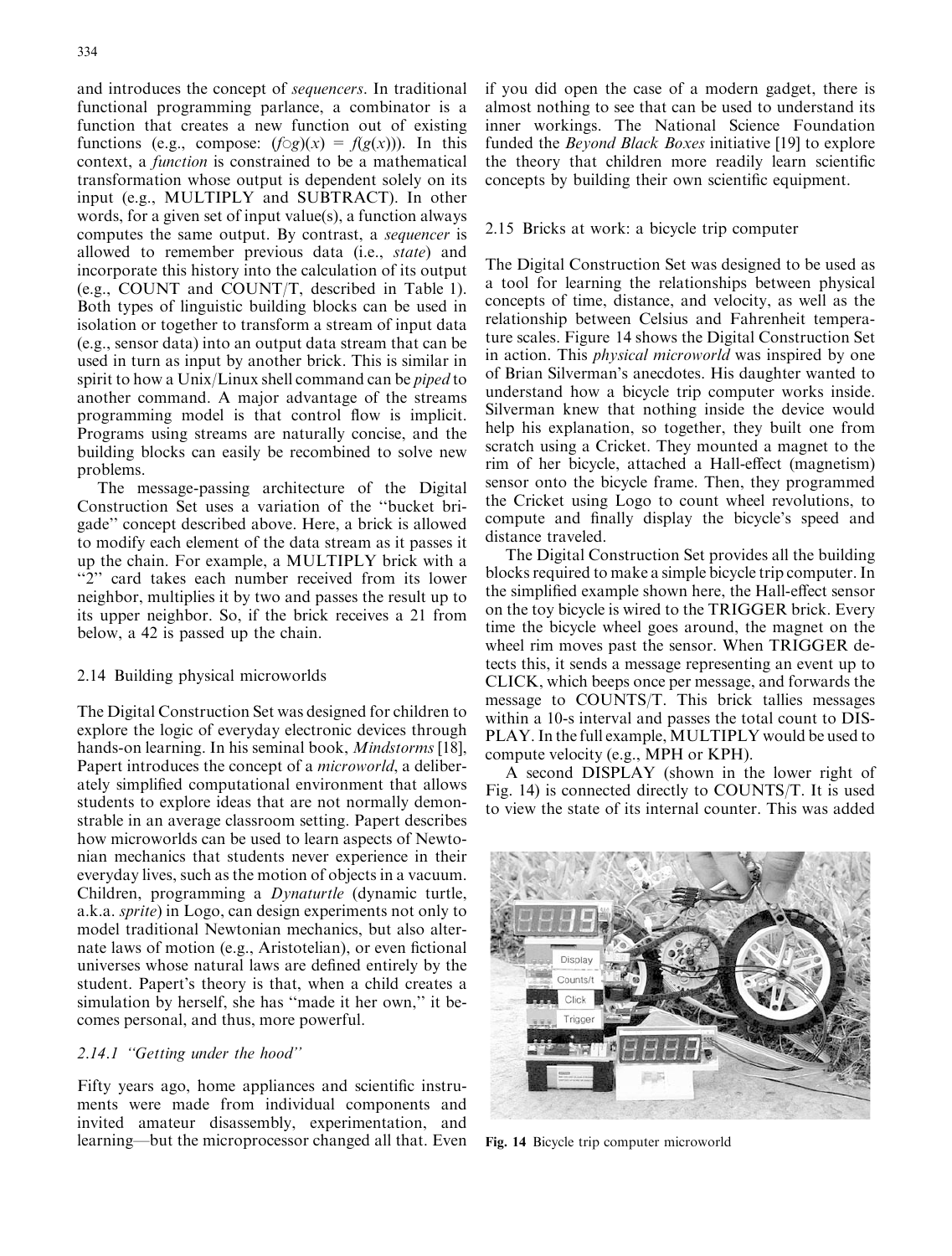because, in early versions of the Digital Construction Set, the counter's internal state was invisible during the 10 s between clock ticks. This made it difficult to explain the operation of COUNTS/T to children. The lesson here: "Avoid hidden states. Make everything visible."

2.16 Features of the Digital Construction Set

#### 2.16.1 Self-debugging

A valuable aspect of the Digital Construction Set is that it naturally encourages the user to start simple and to add complexity on top of already working structures. As the system becomes more complex, users spend more and more time debugging—figuring out why things do not work as expected. For this, it is important to be able to see what is going on inside the computation [20].

The Digital Construction Set offers the ability to debug itself. The CLICK and DISPLAY bricks can be used to examine intermediate results in a stack of bricks, as well as to understand the internal message-passing architecture. These special bricks do not have any computational effect on the values passed up the stack. For example, the CLICK brick can be used to learn the difference between TRIGGER and MEASURE. When CLICK is placed above MEASURE, CLICK beeps rapidly. Put it above TRIGGER, and it beeps only after high–low transitions of the input data. Before an external sensor is connected, TRIGGER can be tested in isolation by using the KNOB card. Each time the knob is turned clockwise, CLICK beeps once. When the knob is turned counter-clockwise, no beep is heard.

This self-debugging feature turned out to be very useful when the author was first programming the bricks that make up the Digital Construction Set. Later, when the KNOB and THUMBWHEEL cards were added, the CLICK brick was used to listen for bugs in the internal message-passing system. Children can debug their creations in the same manner.

# 2.16.2 Consistency and simplicity

A fundamental design tenet of the Digital Construction Set is simplicity through consistency. In particular, the CONSTANT, KNOB, SENSOR, and THUMBWHEEL cards can be used interchangeably. For example, if a child wants to understand how the THUMBWHEEL works, she can simply insert it in theMEASURE brick and attach a DISPLAY brick above it. It becomes a game to manipulate the digits of the THUMBWHEEL and watch the DISPLAY change. The design of the Digital Construction Set makes it easy for users to understand the behavior of individual building blocks and small assemblies before moving to bigger projects.

# 2.16.3 Programmability

Perhaps the most powerful feature of the Digital Construction Set system is its ability to allow researchers and even young programmers to ''get under the hood'' of the bricks themselves and reprogram the behavior of any brick. In Papert's spirit of technology that children can "make their own," children are offered the opportunity to design their very own physical microworlds by inventing new, domain-specific vocabulary—a new set of building blocks suited to a particular task.

## 2.17 Why not allow different topologies?

Many constructive tangible user interfaces (e.g., [21, 22]) use computational building blocks to specify a wide range of geometric and topological structures. However, the Tangible Programming Bricks only stack in one direction—up. One cannot build 2-D or branching structures using the Digital Construction Set. The author deliberately chose this approach to avoid adding layers of complexity. Two of the main goals of this research were ease of explanation and ease of learning. Although the linear stacking constraint does limit expression, the overall simplicity of the Digital Construction Set is a clear benefit for the novice. Simplicity is an important feature of a Papert-style microworld.

#### 2.18 Evaluating the Digital Construction Set

The Tangible Programming Bricks were demonstrated to hundreds of adults in the course of testing the suitability of various types of physical programming languages. Compared to the prototype languages based on an imperative programming model, the author found the streams-based programming model of the Digital Construction Set to be dramatically easier to explain to adults with both technical and non-technical backgrounds.

A few users were confused by the physical similarity of the connector systems used for stacking bricks and inserting cards. This was because the same gold ''smart card'' pattern appeared on both the bricks and the cards. Also, there was nothing to prevent cards from being inserted upside down. This would be easy to fix in a commercial implementation.

Only limited testing was conducted with children. To evaluate the Digital Construction Set, the author arranged informal user sessions with four children ranging from 6 to 13 years of age. A session consisted of a 10-min demonstration of the Digital Construction Set, followed by 10–20 min of free-form play and experimentation. An 11-year-old girl and a 13-year-old boy were successful at solving two problems posed to them with little prompting. The girl also launched into an impromptu activity using the bricks and the bicycle to measure distance along a yardstick. The two younger children did not really ''take'' to the activity. The author speculates that a less scientifically advanced microworld would have been more appropriate for younger children.

In fact, subsequent research studies by Wyeth and Purchase into the usability of tangible programming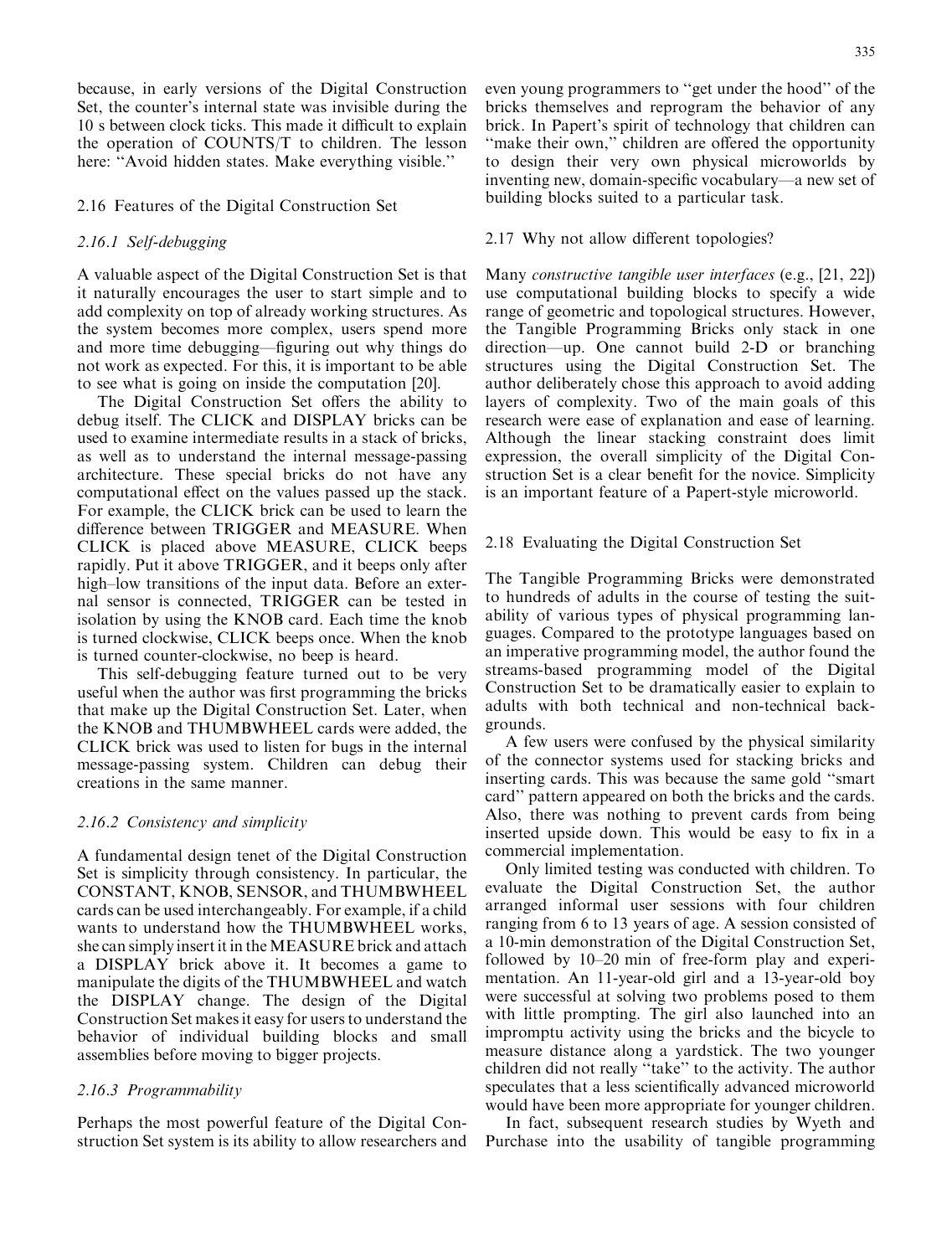systems found that preschoolers can create simple programs and benefit from the physical immediacy of stackable, electronic blocks [23]. The blocks of Wyeth and Purchase were much simpler than the Digital Construction Set. They employed on/off sensors, lights, and Boolean logic functions similar to the commercial toy, LogiBlocs.

#### 2.19 Other related research

The research described in this paper is within an area situated squarely between visual programming languages [3, 24, 25], direct manipulation [26], tangible user interfaces [14, 27–31], and end-user programming [32]. It focuses specifically on children as programmers. In addition to the programming systems described in this document, a number of other systems have been designed for children: derivatives of Logo (e.g., StarLogo [33]), *ToonTalk* [34], *Cocoa* (a.k.a. *KidSim*) [23], and Agentsheets [35, 36], just to name a few. Martin's Braitenberg Bricks [37] demonstrated a physical embodiment of Braitenberg's behavior language described in [38].

# 3 Conclusion

The monumental work of Seymour Papert and his students both at MIT and elsewhere have provided a rich body of research into the field of educational programming and tangible user interfaces. The author has used this work as a foundation for the development of the Digital Construction Set, exploring the feasibility of expressing functional programming concepts in the physical world. The Digital Construction Set allows teachers and students alike to build physical microworlds that children can use to model the behavior of digital devices and to conduct scientific experiments involving sensing and computation directly in the physical world. Key properties of successful physical and language design make this set of digital manipulatives easy to learn and use. The author's research suggests that, compared to screen-based user interfaces, tangible user interfaces make computation immediate and, thus, more accessible, and that they are appropriate for children learning about computation and scientific exploration. Compared to languages based on an imperative programming model, the streams programming model is significantly easier to explain to both children and adults.

There is now a growing body of research in tangible user interfaces that focuses on traditional usability, as well as a mature body of research in elegant programming language design. The author hopes to inspire a new breed of interdisciplinary researchers to combine tangible user interfaces with language design, so that today's tangible toys lead to tangible tools for tomorrow's professionals.

Acknowledgements The author's research was funded by the MIT Media Lab's Things That Think consortium and the LEGO

Company (which had no editorial influence over this article). Many thanks go to my thesis committee, Fred Martin, Mitchel Resnick, Hiroshi Ishii, and Hal Abelson for their guidance and encouragement; to Bakhtiar Mikhak and Rick Borovoy for their enthusiastic collaboration; and to Bonnie Friedman, Colin Ferguson, and Shari Goldin for their careful editing and help in preparing this article for publication.

#### References

- 1. Resnick M, Martin F, Berg R, Borovoy R, Colella V, Kramer K, Silverman B (1998) Digital manipulatives: new toys to think with. In: Proceedings of the CHI'98 conference on human factors in computing systems, Los Angeles, California, April 1998. ACM Press, New York, pp 281–287. DOI 10.1145/274644.274684
- 2. Abelson H, diSessa A (1981) Turtle geometry: the computer as a medium for exploring mathematics. MIT Press, Cambridge, Massachusetts
- 3. Perlman R (1976) Using computer technology to provide a creative learning environment for preschool children. Logo memo no 24, MIT Artificial Intelligence Laboratory Publications 260, Cambridge, Massachusetts
- 4. Halbert DC (1984) Programming by example. PhD thesis, Department of Electrical Engineering and Computer Science, University of California, Berkeley, California
- 5. Frei P, Su V, Mikhak B, Ishii H (2000) Curlybot: designing a new class of computational toys. In: Proceedings of the CHI 2000 conference on human factors in computing systems, The Hague, The Netherlands, April 2000. ACM Press, New York, pp 129–136. DOI 10.1145/332040.332416
- 6. Laurel B (1993) Computers as theater. Addison-Wesley, Reading
- 7. Martin F, Resnick M (1993) LEGO/Logo and electronic bricks: creating a scienceland for children. In: Ferguson D (ed) Advanced educational technologies for mathematics and science. Springer, Berlin Heidelberg New York
- 8. Martin F, Mikhak B, Resnick M, Silverman B, Berg R (2000) To mindstorms and beyond: evolution of a construction kit for magical machines. In: Robots for kids: exploring new technologies for learning. Morgan Kaufmann, San Francisco
- 9. Resnick M (1993) Behavior construction kits. Commun ACM 36(7):64–71. DOI 10.1145/159544.159593
- 10. Borovoy R (1996) Genuine object oriented programming. Masters thesis, MIT Media Laboratory, Cambridge, Massachusetts
- 11. Martin F, Mikhak B, Silverman B (2000) MetaCricket: a designers' kit for making computational devices. IBM Syst J 39(34):795–815
- 12. Lackner TM, Dobson K, Rodenstein R, Weisman L (1999) Sensory puzzles. In: Extended abstracts from the proceedings of the CHI'99 conference on human factors in computing system, Pittsburgh, Pennsylvania, May 1999. ACM Press, New York, pp 270–271. DOI 10.1145/632716.632882
- 13. Suzuki H, Kato H (1993) AlgoBlock: a tangible programming language, a tool for collaborative learning. In: Proceedings of the 4th European Logo conference (Eurologo'93), Athens, Greece, August 1993, pp 297–303
- 14. McNerney T (2000) Tangible Programming Bricks: an approach to making programming accessible to everyone. Masters thesis, MIT, Cambridge, Massachusetts. Available at http://www.media.mit.edu/people/mc/tangible-programming. html
- 15. Norman DA (2002) The design of everyday things. Basic Books (Perseus), New York
- 16. Henderson P (2002) Functional geometry. Higher-Order Symb Comp 15(4):349–365
- 17. Abelson H, Sussman GJ, Sussman J (1996) Structure and interpretation of computer programs, 2nd edn. MIT Press, Cambridge, Massachusetts
- 18. Papert S (1999) Mindstorms: children, computers, and powerful ideas, 2nd edn. Basic Books, New York